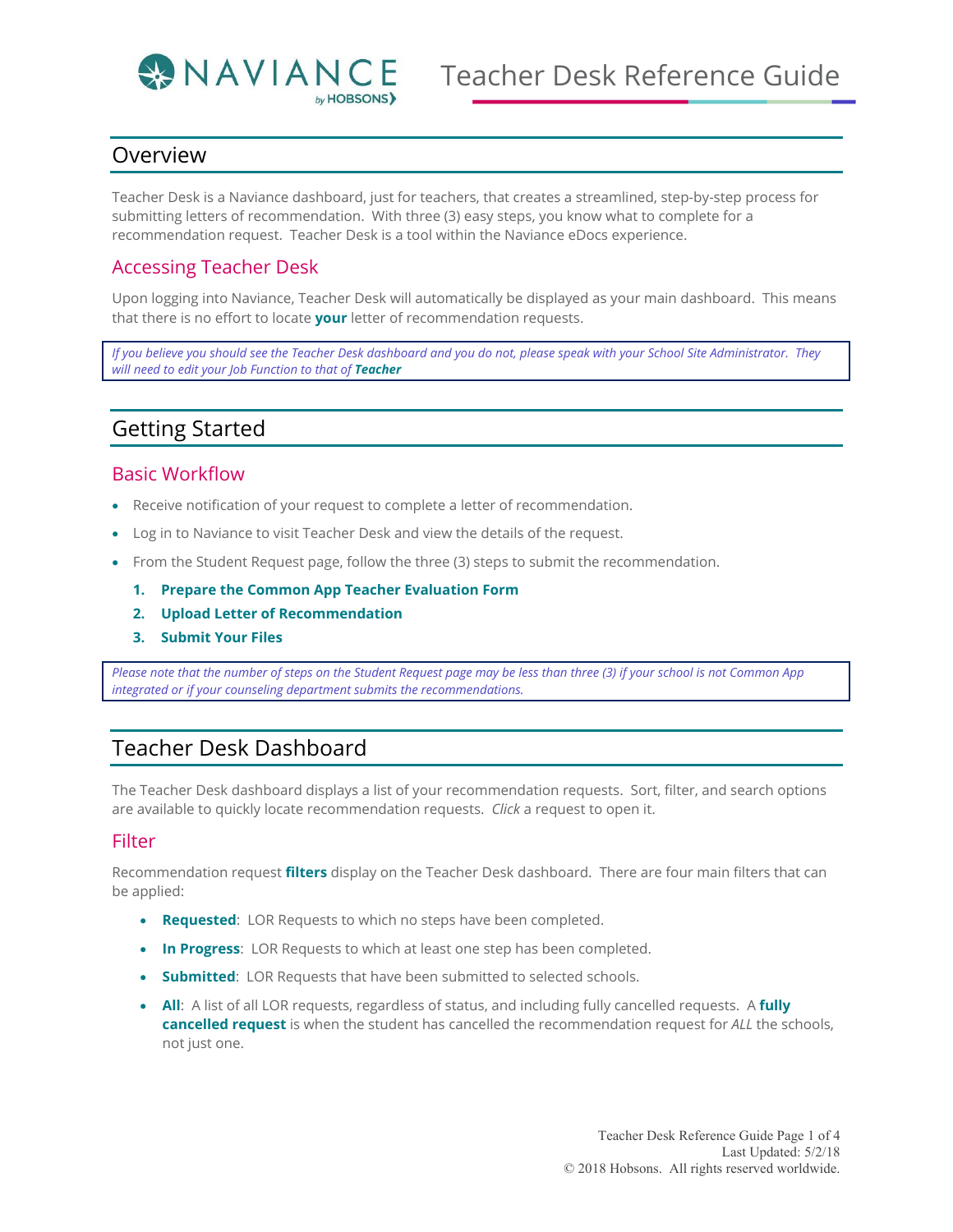### Sort

**Nearest deadline** is used as the *default* sort order for displayed lists. However, the **Sort by** dropdown can be used to change that to either **First to Last, Last to First, or Request Date**.

## Student Search

Use the **Student Search** field to type in the name of a student to quickly locate and open their recommendation.



# Student Request Page

## Overview

When accessing a student's request, the page that displays provides access to student information, requested schools' tags, the nearest deadline, request details, and the steps to complete the recommendation.



*Requested college tabs may either be blue, green or red depending on the status of that school's request. Blue represents an active*  request not submitted, green means submitted, and red means that the request for that school has been cancelled.

## Completing the Three Steps

- 1. *Expand* Section 1, **Prepare the Common App Teacher Evaluation Form**.
- 2. *Fill out* the evaluation form. The Ratings section expands to show additional information to complete if you select YES from **Do you complete applicants'' academic ratings**?
- 3. *Click* **Save**.

*The section for Step 1 collapses. The step turns green and shows a green checkmark to mark the step as complete.* 

- 4. *Expand* Section 2, **Upload Letter of Recommendation**.
- 5. *Click* **Choose file** and navigate to the saved letter of recommendation. From this location, only one LOR can be saved for all schools.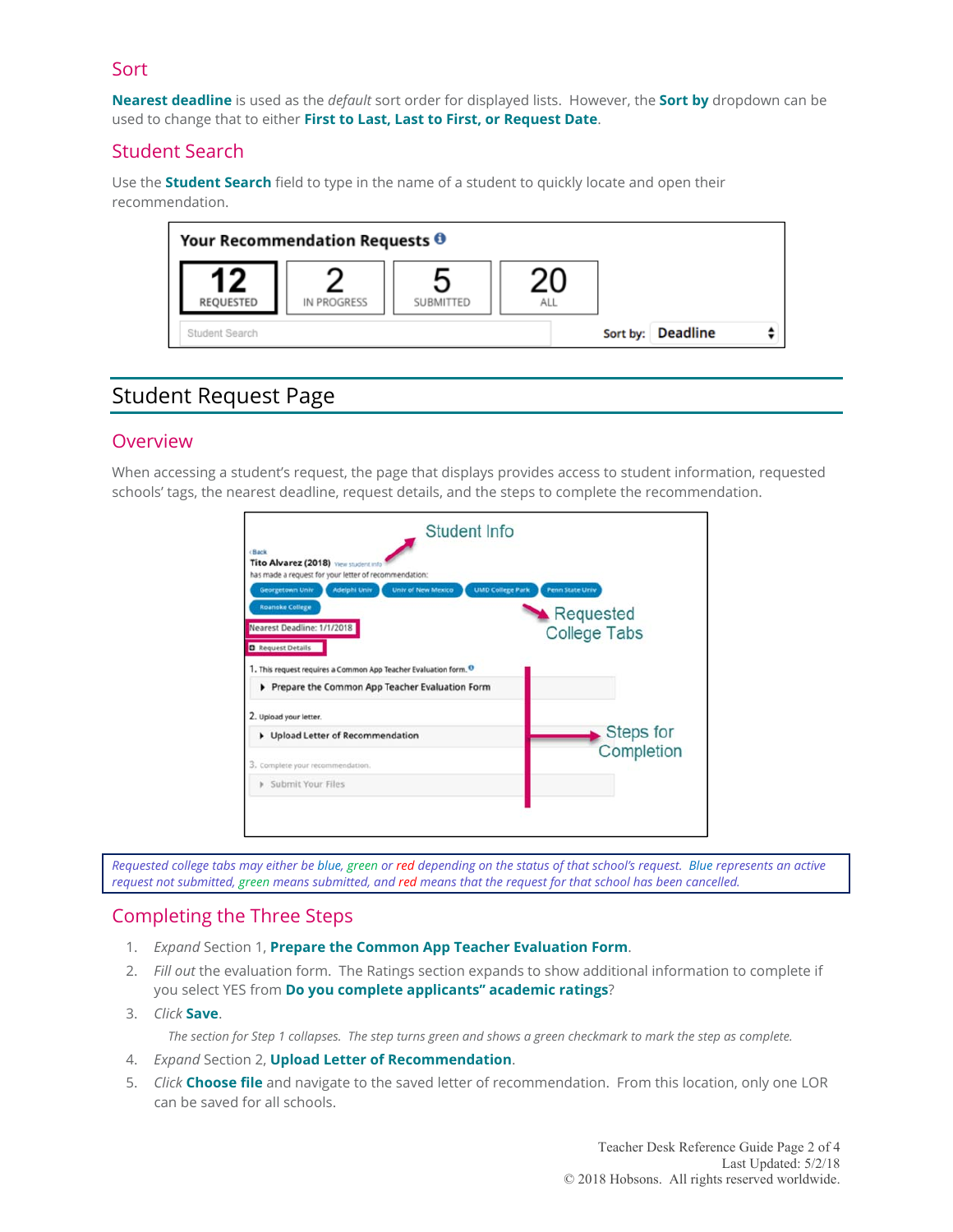*If you need to upload a different letter of recommendation for one of the schools, navigate to Student Folder > eDocs > Prepare tab in Naviance. Ensure that you complete this step prior to submitting from Teacher Desk. Changes made on eDocs>Prepare will automatically display on Teacher Desk in Step 2 and cannot be overwritten.* 

6. *Click* **Upload File**.

*The file is uploaded for each school and a message states that Your files are ready to submit. If you need to view, replace or delete the file, new buttons display providing these options.* 

7. *Collapse* **Step 2** once it has turned green and shows the green checkmark.

| 2. Upload your letter.            |                                                                                                                                                           |                  |                     |             |
|-----------------------------------|-----------------------------------------------------------------------------------------------------------------------------------------------------------|------------------|---------------------|-------------|
| ▼ Upload Letter of Recommendation |                                                                                                                                                           |                  |                     |             |
|                                   | The uploaded letter will be used for all school requests made by this student.<br>To upload a letter for a specific college, navigate to eDocs > Prepare. |                  |                     |             |
| College                           | Uploads                                                                                                                                                   |                  | <b>Status</b>       |             |
| Georgetown Univ                   | 02/10/2018<br>TAIvarez GtwnLetter.doc                                                                                                                     |                  | In Progress         | 02/15/2018  |
| Adelphi Univ                      | 02/10/2018<br>TAIvarez letter.doc                                                                                                                         |                  | In Progress         | 02/15/2018  |
| Univ of New Mexico                | 02/10/2018<br>TAIvarez letter.doc                                                                                                                         |                  | In Progress         |             |
| <b>UMD College Park</b>           | 02/10/2018<br>TAIvarez letter.doc                                                                                                                         |                  | In Progress         |             |
| Penn State Univ                   | 02/10/2018<br>TAlvarez letter doc                                                                                                                         |                  | In Progress         |             |
| Roanoke College                   | 02/10/2018<br>TAIvarez letter.doc                                                                                                                         |                  | In Progress         |             |
|                                   |                                                                                                                                                           | <b>View File</b> | <b>Replace File</b> | Delete File |
|                                   | Your files are ready to submit!                                                                                                                           |                  |                     |             |

8. *Expand* Section 3, **Submit Your Files**.

*As soon as this is selected, the submission of files automatically begins. Be sure you are ready to submit before clicking on this step.* 

*The status of the submissions will display and show if any submissions have been blocked. A blocked submission may occur due to the maximum number of letters for that school being met or because it was not requested by the student. Other statuses include: Requested, In Progress, Submitted, Failed, and Cancelled.* 

| 3. Complete your recommendation.                  |                                              |                       |               |          |  |  |
|---------------------------------------------------|----------------------------------------------|-----------------------|---------------|----------|--|--|
| $\blacktriangleright$ Submit Your Files           |                                              |                       |               |          |  |  |
| Why is one of my letters blocked from submitting? |                                              |                       |               |          |  |  |
| Application                                       | Document                                     | <b>Date Submitted</b> | <b>Status</b> | ID       |  |  |
| All Applications                                  | Common App Teacher Evaluation Form           | 02/01/2018            | Submitted     |          |  |  |
| Georgetown Univ                                   | Letter of Recommendation (Student Requested) | 02/01/2018            | Submitted     | R4YYMATN |  |  |
| Adelphi Univ                                      | Letter of Recommendation (Student Requested) | 02/01/2018            | Submitted     | YA6RHUMG |  |  |
| Univ of New Mexico                                | Letter of Recommendation (Student Requested) | 02/01/2018            | Submitted     |          |  |  |
| <b>UMD College Park</b>                           | Letter of Recommendation (Student Requested) | 02/01/2018            | Submitted     |          |  |  |
| Penn State Univ                                   | Letter of Recommendation (Student Requested) | 02/01/2018            | Submitted     |          |  |  |
| Roanoke College                                   | Letter of Recommendation (BLOCKED)           |                       |               |          |  |  |
|                                                   |                                              |                       |               |          |  |  |